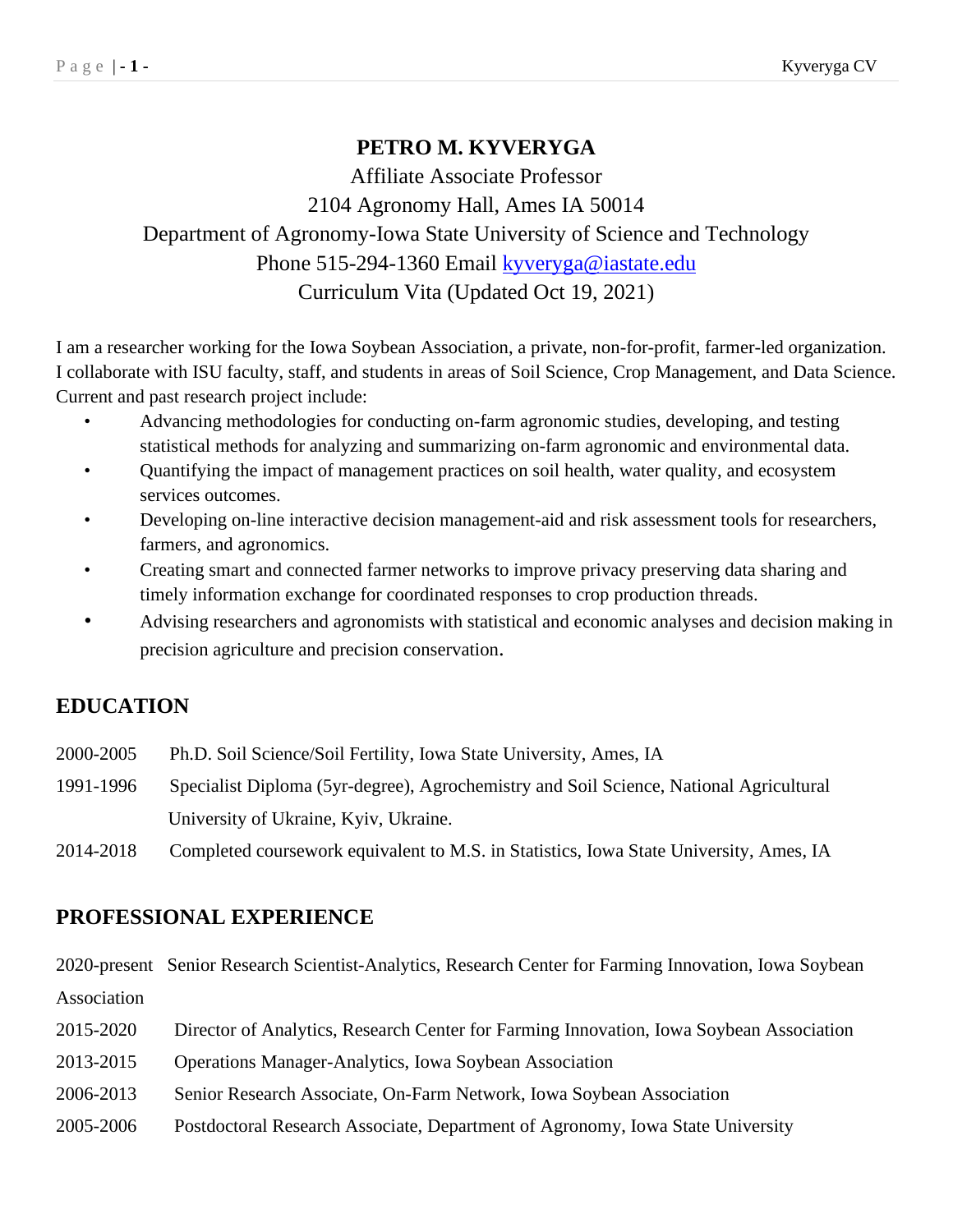#### **HONORS AND AWARDS**

| 2020 | 2020 Outstanding Paper Award, American Society of Agronomy                                    |
|------|-----------------------------------------------------------------------------------------------|
| 2017 | Fellow of the American Society of Agronomy                                                    |
| 2008 | 1 <sup>st</sup> place. The Conservation Innovation Grant Poster Award, USDA Natural Resources |
|      | Conservation Services, Tucson, AZ                                                             |
| 2001 | Gamma Sigma Delta, the Honor Society of Agriculture, Iowa State University                    |
| 1998 | The Distinguished Young Scientist Award, National Agricultural University of Ukraine          |

### **FUNDED GRANTS AT IOWA STATE UNIVERSITY**

- 1. PI. S. Archontoulis, Co-PIs M. McDaniel, P. Kyveryga and S. Nelson. 2021-2023. Quantifying soil nitrogen dynamics in manured fields. **Iowa Nutrient Research Center**. \$170,000.
- 2. PI. B. Ganapathysubramanian et al., 2021-2025. AI Institute for Resilient Agriculture (AIIRA). **National Science Foundation/ USDA Agriculture and Food Research Initiative**. \$20,000,000.
- 3. PI. A. Singh. Co-PIs S. Sarkal, G. DePaula, P. Kyveryga, S. Simone, C. Valdivia, M. Segovia. 2020- 2023. *SCC-IRG Track 2:* Smart Integrated Farm Network for Rural Agricultural Communities. **National Science Foundation**. \$1,500,000.
- 4. PI. S. Sarkal. Co-PIs A. Singh, B. Ganapathysubramanian, Ar. Singh, D. Muller, P. Kyveryga, A. Johri, K. Hauser, D. Drewry, G. Krishnan, N. Merchant. 2021-2025. Context Aware Learning for Sustainable CybEr-agricultural systems. **National Science Foundation**. \$7,000,000.
- 5. PI. G. DePaula and P. Kyveryga. 2020-2021. Adapting Corn Production Nitrogen Management to Changes in Precipitation Level and Intensity. **ISU Center for Agriculture and Rural Development,** \$35,000.
- 6. PI. F. Miguez Co-PIs P. Kyveryga and T. Morris. 2021-2022. FACT: Web-Based Dynamic Data-Analytics Framework for On-Farm Research Networks. **United States Department of Agriculture, Agriculture and Food Research Initiative-Food and Agriculture Cyber Technologies**. \$394,000.
- 7. PI. F. Miguez Co-PIs P. Kyveryga. 2018. ISOFAST Mastering agronomic decisions through interactive on-line summaries of on-farm replicated strip trials. **Iowa Soybean Research Center**. \$46,000.
- 8. PI. M. Castellano Co-PIs P. Kyveryga 2018. New technologies to reduce barriers to implementation of nutrient loss reduction strategies. **Iowa Nutrient Research Center**. \$97,000.
- 9. PI. F. Miguez Co-PIs P. Kyveryga. 2017. Online interactive summaries of soybean on-farm replicated strip trials. **Iowa Soybean Association**. \$46,000.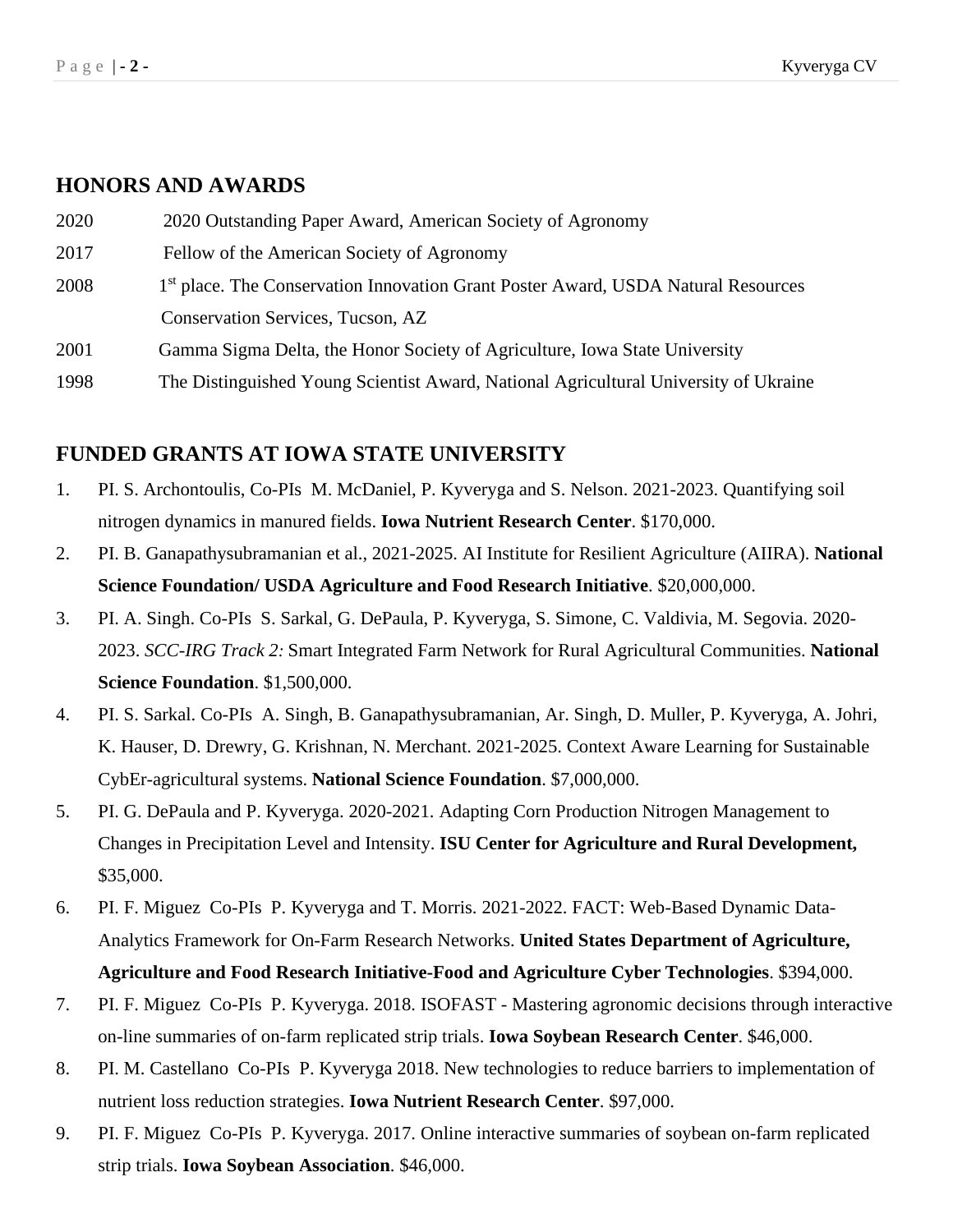- 10. PI. S. Nelson. Co-PIs P. Kyveryga, M. Darr. 2018. Use of High-Density Protein Maps and Remote Sensing to Understand Protein Levels in U.S. Produced Soybeans. **Iowa Soybean Board**. \$100,000.
- 11. PI. S. Archontoulis. Co-PIs M. Helmer, M. Castellano, P. Kyveryga, A. Kiel. 2016. Quantifying temporal and spatial variability in NO3-N leaching across Iowa. **Iowa Nutrient Research Center**. \$144,000.
- 12. PI. M. Darr Co-PIs R. Pearson, P. Kyveryga. 2015. Integrated Research and Education Program for Use of Remote Sensing and UAVs for Enhanced Soybean Production. **Iowa Soybean Association.** \$146,000.
- 13. PI. S. Kyveryga. Co-PIs S. Archontoulis, T. Gunther, R Wolf. 2015. Predicting Risk of Excessive Nitrogen Accumulation and Edge of Field Nitrate Losses. **Iowa Department of Agriculture and Land Stewardship**. \$50,000.
- 14. PI. C. Anderson Co-PIs P. Kyveryga. 2015. Online interactive summaries of on-farm replicated strip trials. **Iowa Soybean Association**. \$46,000.
- 15. PI. C. Anderson Co-PIs C. Hart, P. Kyveryga. 2014. Soybean Yield Expectation for the next Decade using Climate Trend and 2014 Climate Regime Change. **Iowa Soybean Association**. \$60,000.

#### **FUNDED GRANTS OUTSIDE IOWA STATE UNIVERSITY**

- 1. PI. I. Ciampitti and P. Kyveryga. 2021. Economic, Value Chain and Market Differentiation Benefits of On-the-Go and Remote Sensing Mapping of Soybean Protein and Oil. **United Soybean Board**. \$120,000.
- 2. PI. I. Ciampitti and P. Kyveryga. Co-PIs. L. Baso and A. Prestholt. 2021. Mapping Soybean Protein and Oil Quality in Farmer Fields. **North Central Soybean Research Program**. \$186,000.
- 3. PI. P. Kyveryga Co-PIs T. Gunther, T. Middleton. 2020. Soil Health Test Interpretation Portal & Cover Crop Economic Simulator for Farmers. **Iowa USDA Natural Resources Conservation Services, Conservation Innovation Grant**. \$85,000.
- 4. PI. P. Kyveryga Co-PIs E. Hare and S. Fey. 2018. Power Calculator for Multi-Location On-Farm Strip Trials. **John Deere Co**. \$25,000.
- 5. PI. J. Lorry Co-PIs P. Kyveryga, Q. Kettering. 2016. Translating On-farm Research into Farmer-Relevant Nutrient Risk Assessments Using Advanced Hierarchical Methods. **United States Department of Agriculture, Agriculture and Food Research Initiative-Foundational Bioenergy and Natural Resource and Environment**. \$485,000.
- 6. PI. P. Kyveryga Co-PIs S. Fey, T. Morris, K. Chapman. 2016. Developing an online data collection platform for the NutrientStar on-farm trial data. **Environmental Defense Fund**, \$30,000.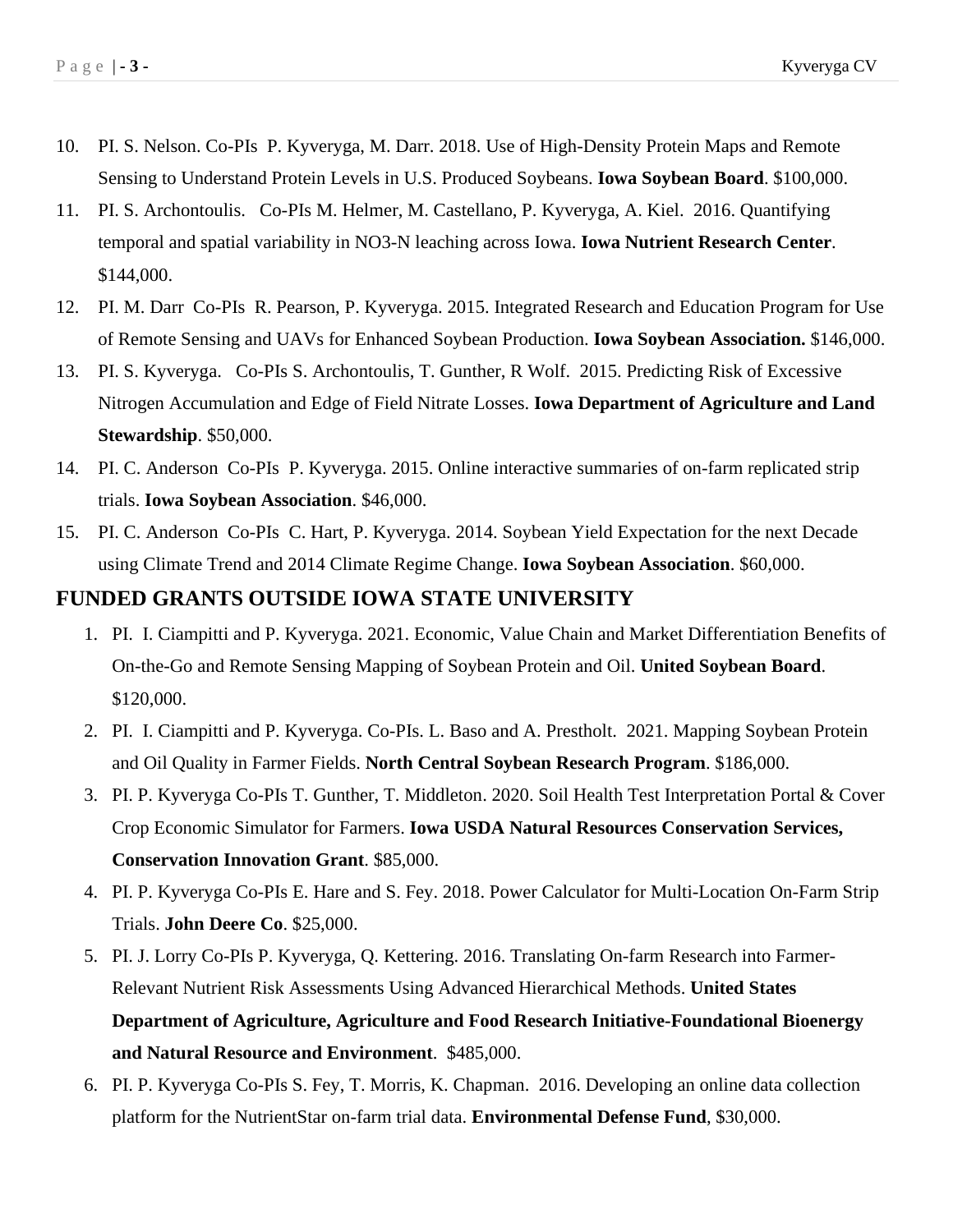- 7. PI. P. Kyveryga Co-PIs T. Morris, K. Chapman. 2015. Farmer Network Training Manual. **Environmental Defense Fund**. \$30,000.
- 8. PI. T. Blackmer Co-PIs P. Kyveryga, T. Morris. 2012. Adaptive nutrient management. **United States Department of Agriculture, Natural Resources Conservation Services, Conservation Innovation Grant,** \$200,000.

9.

### **SUMMARY OF CAREER PUBLICATION**

36 Published peer-reviewed journal articles

- o 34 full length journal articles
- o 1 invited peer-reviewed book chapter
- o 1 book

8 extension conference proceedings

Google scholar total citations=968, h-index=16, i10index=24 <https://scholar.google.com/citations?user=5ev9000AAAAJ&hl=en>

## **PEER-REVIEWED PUBLICATIONS AT IOWA STATE UNIVERSITY**

- 1 Laurent A., Lyu, H., **P. Kyveryga**, D. Makowski, H. Hofmann, F. Miguez. 2020. Interactive web-based data visualization and analysis tool for synthesizing on-farm research networks data. *Research Synthesis Method*, https://doi.org/10.1002/jrsm.1440
- 2 Laurent A., F. Miguez, **P. Kyveryga**, and D. Makowski. 2020. Going beyond mean effect size; presenting prediction intervals for on-farm network trial analyses. *European Journal of Agronomy,* https://doi.org/10.1016/j.eja.2020.126127
- 3 Matcham, E.G., S. Mourtzinis., S. P. Conley, J. I. Rattalino, P. Grassini, A C. Roth, S. N. Casteel, I. A. Ciampitti, H. J. Kandel, **P. M. Kyveryga**, M. A. Licht, D. S. Mueller, E. D. Nafziger, S. L. Naeve, J. Stanley, M. J. Staton, and L. E. Lindsey. 2020. Management Strategies for Early- and Late-Planted Soybean in the North-Central US. *Agronomy Journal*, https://doi.org/10.1002/agj2.20289
- 4 Bissonnette, K.M., C. C. Marett, M.P. Mullaney, G. Gebhart, **P. Kyveryga**, T. Mueller, and G. L Tylka. 2020. Effects of ILeVo seed treatment on Heterodera glycines reproduction and soybean yield in small-plot and strip-trial experiments in Iowa. *Plant Disease*. https://doi.org/10.1094/PDIS-06-19-1132-RE
- 5 Grassini, P., J. Rattalino, J. Andrade, **P. Kyveryga**, and Shawn Conley. 2020. Assessing approaches for stratifying producer fields based on biophysical attributes for regional yieldgap analysis. *Field Crop Research*, https://doi.org/10.1016/j.fcr.2020.107825
- 6 **Kyveryga, P.M**. 2019. On-Farm Research: Experimental Approaches, Analytical Frameworks, Case Studies and Impact. *Agronomy Journal*. 111:2633-2635. https://doi.org/10.2134/agronj2019.11.0001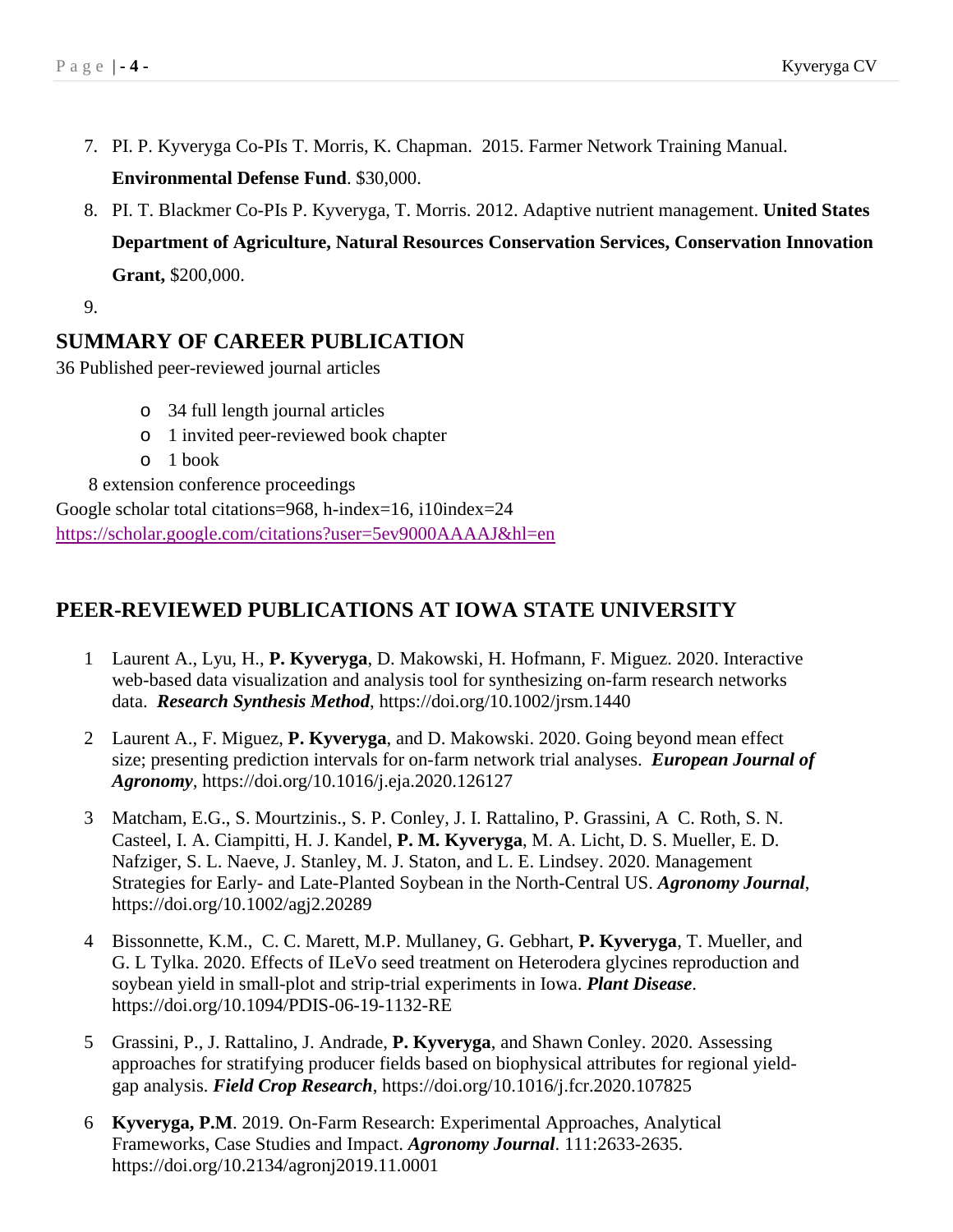- 7 Laurent, A., **P.M. Kyveryga,** D. Makowski, F. Miguez. 2019. A framework for visualization and analysis of agronomic field trials from on-farm research networks. *Agronomy Journal*. 111:1-12. ttps://doi.org/10.2134/agronj2019.02.0135
- 8 Andrade, J., J. I. Rattalino Edreira, S, Mourtzinis, S. P. Conley, I. A. Ciampitti, J. E. Dunphy, J. M. Gaska, K. Glewen, D. L Holshouser, H. J Kandel, P. Kyveryga, C. D. Lee, M. A Licht, L.E. Lindsey, M. A. McClure, S. Naeve, E. D. Nafziger, J. M. Orlowski, J. Ross, M. J. Staton, L. Thompson, J. E. Specht, P. Grassini. 2019. Assessing the influence of row spacing on soybean yield using experimental and producer survey data. *Field Crop Research*. 230:98- 106.
- 9 Tao, H., T.F. Morris, **P.M. Kyveryga,** and J. McGuire. 2018. Factors Affecting Nitrogen Availability and Variability in Cornfields. *Agronomy Journal***.** 110:974-985. https://doi.org/10.2134/agronj2017.11.0631.
- 10 Mourtzinis, S., J. I Rattalino Edreira, P. Grassini, A. C. Roth, S. N. Casteel, I. A. Ciampitti, H. J. Kandel, **P. M. Kyveryga**, M. A. Licht, L. E. Lindsey, D. S. Mueller, E. D. Nafziger, S. L. Naeve, J. Stanley, M. J. Staton, S. P. Conley. 2018. Sifting and winnowing: Analysis of farmer field data for soybean in the US North-Central region. *Field Crop Research*. 221:130-144.
- 11 Bissonnette, K. M., C. C. Marett, M. P. Mullaney, G. D. Gebhart, **P.M. Kyveryga,** T.A. Mueller, and G.L.Tylka. 2018. Effect of Clariva Complete Beans seed treatment on *Heterodera glycines* reproduction and soybean yield in Iowa. *Plant Health Progress*. 19:1-8. https://doi.org/10.1094/PHP-08-17-0043- RS.
- 12 Kandel, Y.R., C. L. Hunt, **P.M. Kyveryga,** T.A. Mueller, and D. S. Mueller. 2018. Differences in Small Plot and On-Farm Trials for Yield Response to Foliar Fungicide on Soybean. *Plant Disease*. 140. 140- 145. DOI: 10.1094/PDIS-05-17-0697-RE
- 13 Morris, T.M., S.T. Murrell, D. B. Beegle, J.J. Camberato, R.B. Ferguson, J. Grove, Q. Ketterings, **P.M. Kyveryga**, C. A.M. Laboski, J. M. McGrath, J. J. Meisinger, J. Melkonian, B. N. Moebius-Clune, E. D. Nafziger, D. Osmond, J. E. Sawyer, P. C. Scharf, W. Smith, J. T., Spargo, H. M. van Es, and H. Yang. 2017. Strengths and Limitations of Nitrogen Rate Recommendations for Corn and Opportunities for Improvement. *Agronomy Journal*. 110:1-37. https://doi.org/10.2134/agronj2017.02.0112.
- 14 Rattalino J., S. Mourtzinis, S. P. Conley, A. C. Roth, I.A. Ciampitti, M.A. Licht, H. Kandel, **P. M. Kyveryga**, L. E. Lindsey, D. S. Mueller, S.L. Naeve, E. Nafziger, J. E. Specht, J. Stanley, M. J. Staton, and P. Grassini. 2017. Assessing causes of yield gaps in agricultural areas with diversity in climate and soils. *Agricultural and Forestry Meteorology*. 247:170-180. https://doi.org/10.1016/j.agrformet.2017.07.010.
- 15 Anderson C.J., and **P.M. Kyveryga**. 2016. Combining on-farm and climate data for risk management of nitrogen decisions. *Climate Risk Management*. 13:10-18. https://doi.org/10.1016/j.crm.2016.03.002
- 16 Jones, C.S., A. Seeman, **P.M. Kyveryga**, K.E. Schilling, A. Kiel, K.-S. Chan, and C.F. Wolter. 2016. Crop Rotation and Raccoon River Nitrate. *J. Soil and Water Conservation*. 71. 223-235. https://doi.org/10.2489/jswc.71.3.206
- 17 Yang, S., X. Li, C. Chen, **P. M. Kyveryga**, and X. B. Yang**.** 2016. Assessing Field Specific Risk of Soybean Sudden Death Syndrome Using Satellite Imagery in Iowa. *Phytopathology*, 106 (8) 842-853. https://doi.org/10.1094/PHYTO-11-15-0303-R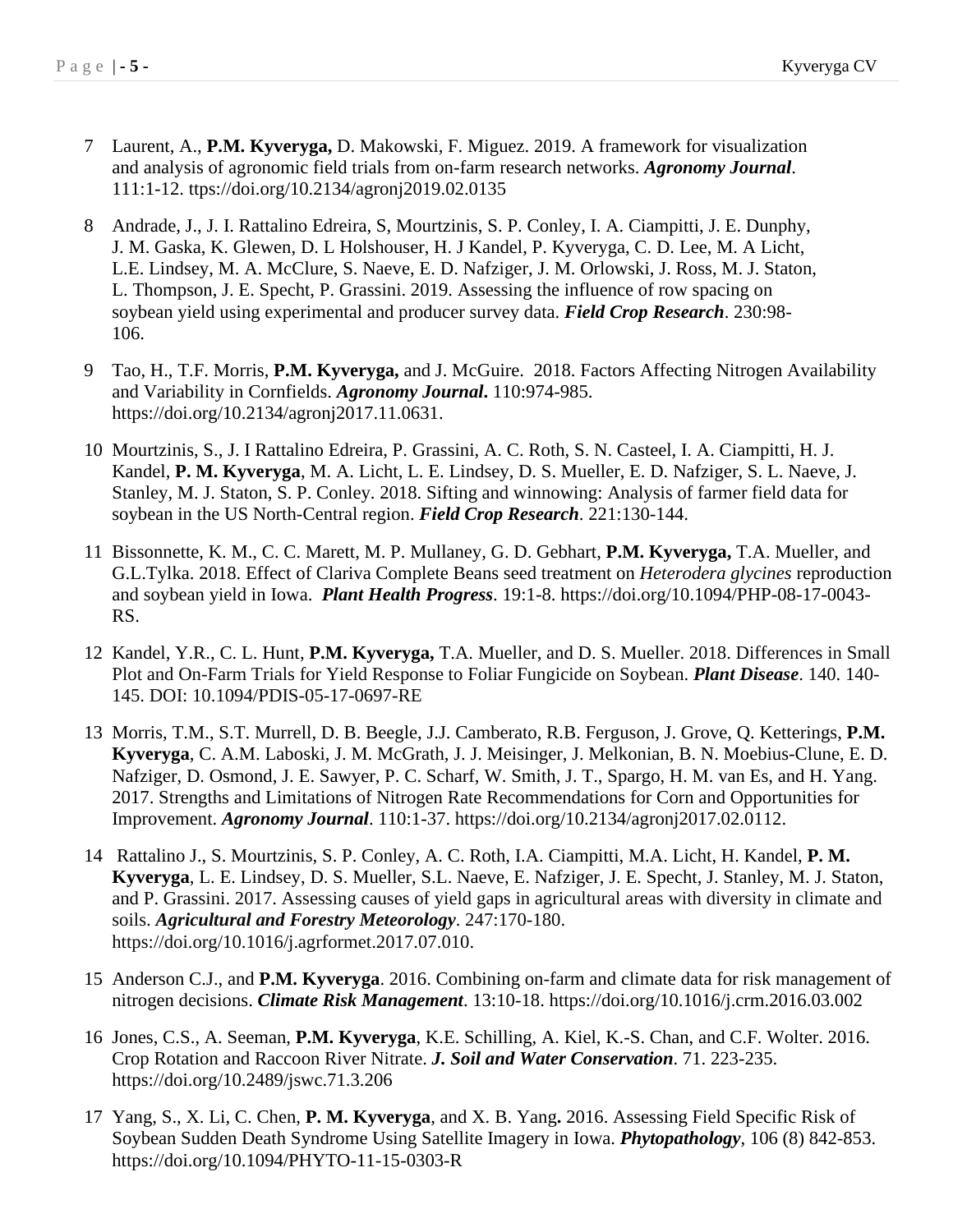### **PEER-REVIEWED PUBLICATIONS PRIOR TO IOWA STATE UNIVERSITY**

- 18 **Kyveryga, P.M**., T.M. Blackmer, and D.S. Mueller. 2013. When do foliar pyraclostrobin fungicide applications produce profitable soybean yield responses? *Plant Health Progress.* https://doi.org/10.1094/PHP-2013-0928-01-RS
- 19 **Kyveryga, P.M**., and T.M. Blackmer. 2013. Probability of profitable yield response to nitrification inhibitor used with liquid swine manure on corn. *Precision Agriculture,* DOI: 10.1007/s11119-013- 9307-8.
- 20 **Kyveryga, P.M**., P.C. Caragea, M.S. Kaiser, and T.M. Blackmer. 2013. Predicting risk from reducing nitrogen fertilization using hierarchical models and on-farm data. *Agronomy Journal*. 105:84-95. DOI: 10.2134/agronj2012.0218.
- 21 *Kyveryga, P.M.,* and T.M. Blackmer. 2012. On-farm evaluations to calibrate tools for estimating lateseason nitrogen status of corn. *Agronomy Journal*. 104:1284-1294. https://doi.org/10.2134/agronj2011.0403.
- 22 **Kyveryga, P.M**., T.M. Blackmer, and P.C. Caragea. 2011. Categorical analysis of spatial variability in economic yield response of corn to nitrogen fertilization. *Agronomy Journal*. 103:796-804. https://doi.org/10.2134/agronj2010.0411.
- 23 **Kyveryga, P.M**., T.M. Blackmer, and R. Pearson. 2011. Normalization of uncalibrated late-season digital aerial imagery for evaluating corn nitrogen status. *Precision Agriculture*. DOI: 10.1007/s11119- 011-9231-8.
- 24 *Kyveryga, P.M.,* T.M. Blackmer, R. Pearson, and T.F. Morris. 2011. Late-season digital aerial imagery and stalk nitrate testing to estimate the percentage of areas with different N status within fields. *J. Soil and Water Conservation*. 66 (6)-373-385. https://doi.org/10.2489/jswc.66.6.373.
- 25 *Kyveryga, P.M*., H. Tao, T.F. Morris, and T.M. Blackmer. 2010. Identification of nitrogen management categories by corn stalk nitrate sampling guided by aerial imagery. *Agronomy Journal*. 102:858-866. https://doi.org/10.2134/agronj2009.0401.
- 26 Zhang, J., A.M. Blackmer, T.M. Blackmer, and *P.M. Kyveryga*. 2010. Fertilizer bands affect early growth of corn. *Communication in Soil Science Plant Analysis.* 41:1306-1314. https://doi.org/10.1080/00103621003759312.
- 27 Zhang, J., A.M. Blackmer, *P.M. Kyveryga*, M.J. Glady, and T.M. Blackmer. 2010. Temporal patterns in symptoms of nitrogen deficiency as revealed by remote sensing of corn canopy. *Pedosphere*. 20:15-20. https://doi.org/10.1016/S1002-0160(09)60278-2.
- 28 *Kyveryga, P.M*., A.M. Blackmer, and J. Zhang. 2009. Characterizing and classifying variability in corn yield response to nitrogen fertilization on subfield and field scales. *Agronomy Journal*. 101:269-277. https://doi.org/10.2134/agronj2008.0168.
- 29 Zhang, J., A.M. Blackmer, *P.M. Kyveryga*, B. Van De Woestyne, and T.M. Blackmer. 2008. Fertilizerinduced advances in corn growth stage and quantitative definitions of nitrogen deficiencies. *Pedosphere*  18:60-68. https://doi.org/10.1016/S1002-0160(07)60103-9.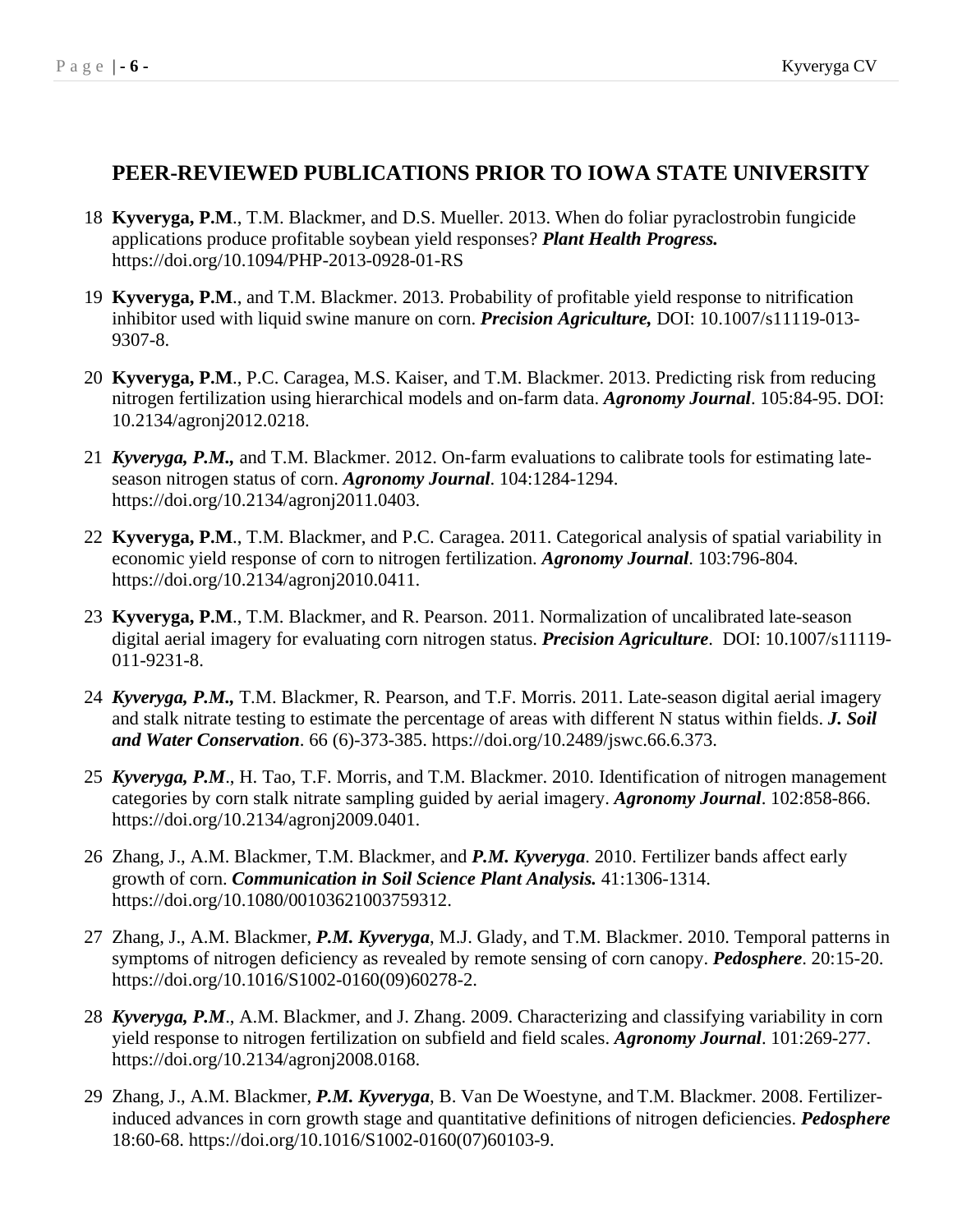- 30 Zhang, J., A.M. Blackmer, J.W. Ellsworth, **P.M. Kyveryga**, and T.M. Blackmer. 2008. Luxury production of leaf chlorophyll and mid-season recovery of nitrogen deficiencies in corn. *Agronomy Journal*. 100:658-664. https://doi.org/10.2134/agronj2006.0154.
- 31 **Kyveryga, P.M**., A.M. Blackmer, and T.F. Morris. 2007. Disaggregating model bias and variability when calculating economic optimum rates of nitrogen fertilization for corn. *Agronomy Journal*. 99:1048-1056. https://doi.org/10.2134/agronj2006.0339.
- 32 **Kyveryga, P.M**., A.M. Blackmer, and T.F. Morris. 2007. Alternative benchmarks for economically optimal rates of nitrogen fertilization for corn. *Agronomy Journal*. 99:1057-1065. https://doi.org/10.2134/agronj2006.0340.
- 33 Zhang, J., A.M. Blackmer, T.M. Blackmer. *P.M. Kyveryga*, and J.W. Ellsworth. 2007. Nitrogen deficiency and recovery in sustainable corn production as reveled by leaf chlorophyll measurements. *Agronomy for Sustainable Development*. 27:313-320. https://doi.org/10.1051/agro:2007023.
- 34 **Kyveryga, P.M**., A.M. Blackmer, J.W. Ellsworth, and R. Isla. 2004. Soil pH effects on nitrification of fall-applied anhydrous ammonia. *Soil Science Society of America*. 68:545-551. https://doi.org/10.2136/sssaj2004.5450.

## **BOOK CHAPTER AT IOWA STATE UNIVERSITY**

1 **Kyveryga P.M**, T.S. Mueller, and D.S. Mueller. 2018. On-Farm Replicated Strip Trials. *In* Precision Agriculture Basics. A textbook for undergraduate students. D.K. Shannon, D.E. Clay and N.R. Kitchen (ed.). American Society of Agronomy, Crop Science Society of America and Soil Science Society of America. P.189-207.

## **EXTENSION CONFERENCE PROCEEDINGS AT IOWA STATE UNIVERSITY**

- 1 Pritsolas, J., A. Prestholt, **P. Kyveryga**, and R. Pearson. 2019. Quality of Digital Aerial Imagery and Implications for Various Uses in Agriculture. *In* Proc. Annual Integrated Crop Management Conference, 31th, Iowa State Univ., Ames, IA. 4-5 Dec. 2019.
- 2 A. Laurent, S.Fey, **P. Kyveryga**, and F. Miguez. 2019. Interactive Web-based Tool for Profitable Decision Making from On-Farm Trials. *In* Proc. Annual Integrated Crop Management Conference., 31<sup>th</sup>, Iowa State Univ., Ames, IA. 4-5 Dec. 2019.
- 3 Fey, S., **P.M. Kyveryga,** J. Connor, A. Kiel and D. Muth. 2016. Interaction of weather and field profitability on within field profitability in crop production. *In* Proc. Annual Integrated Crop Management Conference, 28<sup>th</sup>, Iowa State Univ., Ames, IA. 1-2 Dec. 2016.
- 4 Hay C., A Kiel, T. Seeman, and **P. Kyveryga**. 2016. Crop and Water Response to Drainage. In Proc. International Drainage Symposium. Minneapolis, MN, Sep 6-9, 2016.
- 5 Pritsolas, J., R. Pearson, J. Connor, and **P. Kyveryga**. 2016. Challenges and Successes when Generating In-Season Multi-Temporal Calibrated Aerial Imagery. *In* Proceeding of 13th International Conference on Precision Agriculture, St. Louis. MO.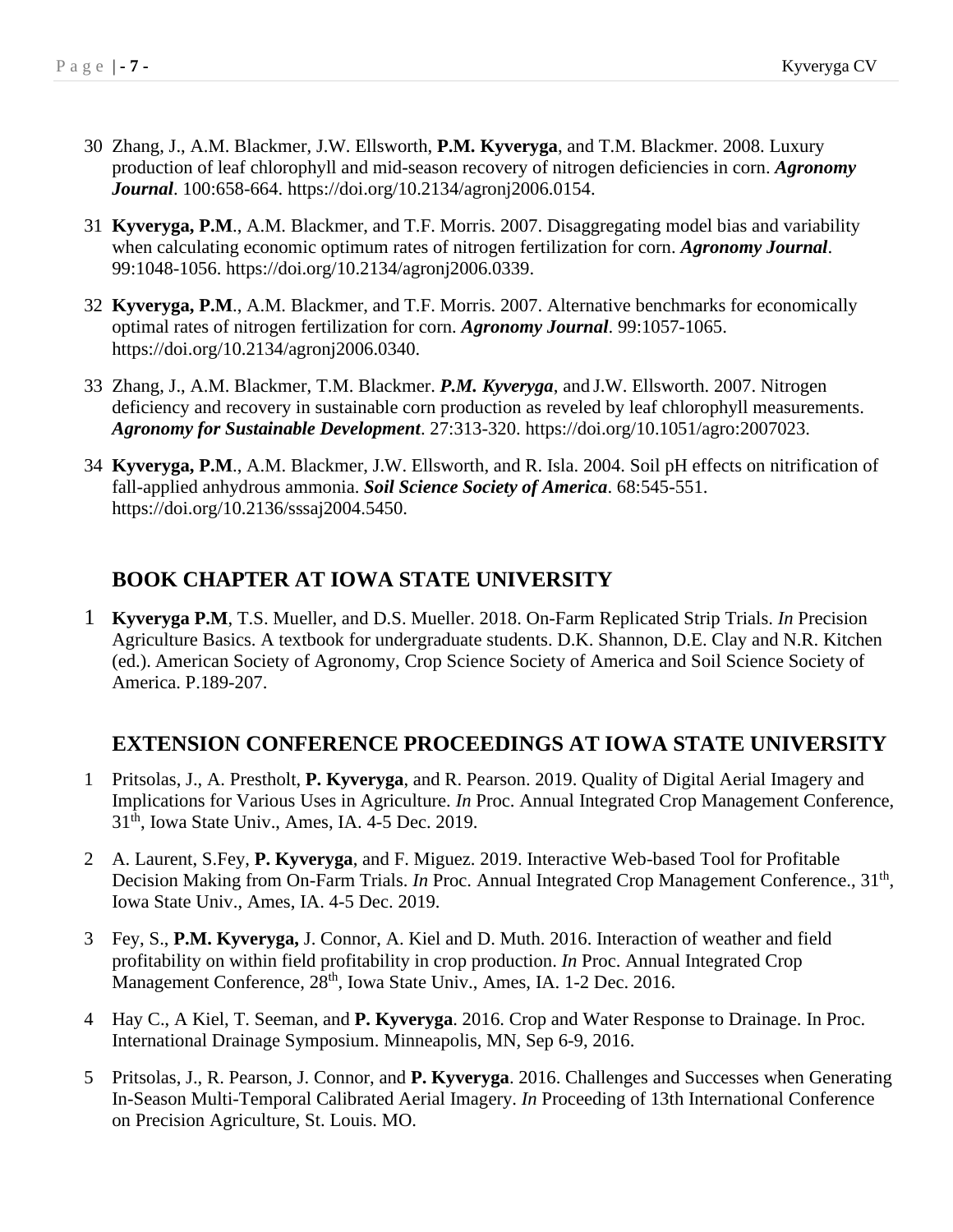- 6 Fey, S., **P. Kyveryga**, J. Connor, A. Kiel and D. Muth. 2016. Within-Field Profitability Assessment: Impact of Weather, Field Management and Soils. *In* Proceeding of 13th International Conference on Precision Agriculture, St. Louis. MO.
- 7 Jones, C.S., A. Seeman, **P.M. Kyveryga**, K.E. Schilling, A. Kiel, K.-S. Chan, and C.F. Wolter. 2016. Environmental Performance with Agronomic Management: Raccoon River Watershed Case Study. *In* Proceeding Annual Integrated Crop Management Conference, 27<sup>th</sup>, Iowa State Univ., Ames, IA. 3-4 Dec. 2014.

## **EXTENSION PUBLICATIONS AT IOWA STATE UNIVERSITY**

- 1 Kharel, T., S. Swink, C. Youngerman. A., Maresta, K. Czymmek, Q. Kettering., **P. Kyveryga**, T., Musket, V., Hubbard. 2018. Processing/Cleaning Corn Silage and Grain Yield Monitor Data for Standardized Yield Maps across Farms, Fields, and Years. Cornel University, Nutrient Management Spear Program.
- 2 Ciampitti I, and **P. Kyveryga**. 2016. Rewards and Challenges Starting Your Career with On-Farm Research. Crops, Soils, Agronomy News 61 (10), 32-35. American Society of Agronomy, Crop Science Society of America, and Soil Science Society of America.
- 3 **Kyveryga, P.M**, T. Mueller, N. Paul, P. Reeg, and A. Arp. 2015. Guide to On-Farm Replicated Strip Trials. Iowa Soybean Association.
- 4 Chapmen, K., **P. Kyveryga**, T. Morris, and T. Menke. 2015. Farmer Network Design Manual. 2015. Environmental Defense Fund, Washington, DC.

#### **PROGRAM OF STUDY COMMITTEE MEMBERS AT IOWA STATE UNIVERSITY**

Ms. Anabelle Laurent, PhD, Crop Science, 2020 Mr. Yones Khaledian, PhD, Soil Geomorphology, 2020 Ms. Ashley Kessler, MS, Agronomy, 2019.

#### **ADVISING DISTANCE MS STUDENTS IN AGRONOMY**

Mr. Brett McArtor, creative component "Variable Rate Planting Soybean Simulator". Defense October 14, 2020. Developed an online simulator to process farmer data and identify conditions where variable rate planting seeding is economically feasible. [https://analytics.iasoybeans.com/cool](https://analytics.iasoybeans.com/cool-apps/SoybeanVRPsimulator/)[apps/SoybeanVRPsimulator/](https://analytics.iasoybeans.com/cool-apps/SoybeanVRPsimulator/)

Mr. Anthony Martin, creative component "Yield Benefits from Combined Applications of Foliar Fungicides and Insecticides on Soybean". Expected Graduation in Spring of 2021.

#### **INVITED LECTURES AT IOWA STATE UNIVERSITY**

Agronomy Department Seminar, Sept 10, 2020. "Quality of Digital Aerial Imagery and Implications for Various Uses in Crop Management".

Agronomy 280, Spring of 2020. "Vegetation Index Time Series of Crop Canopy".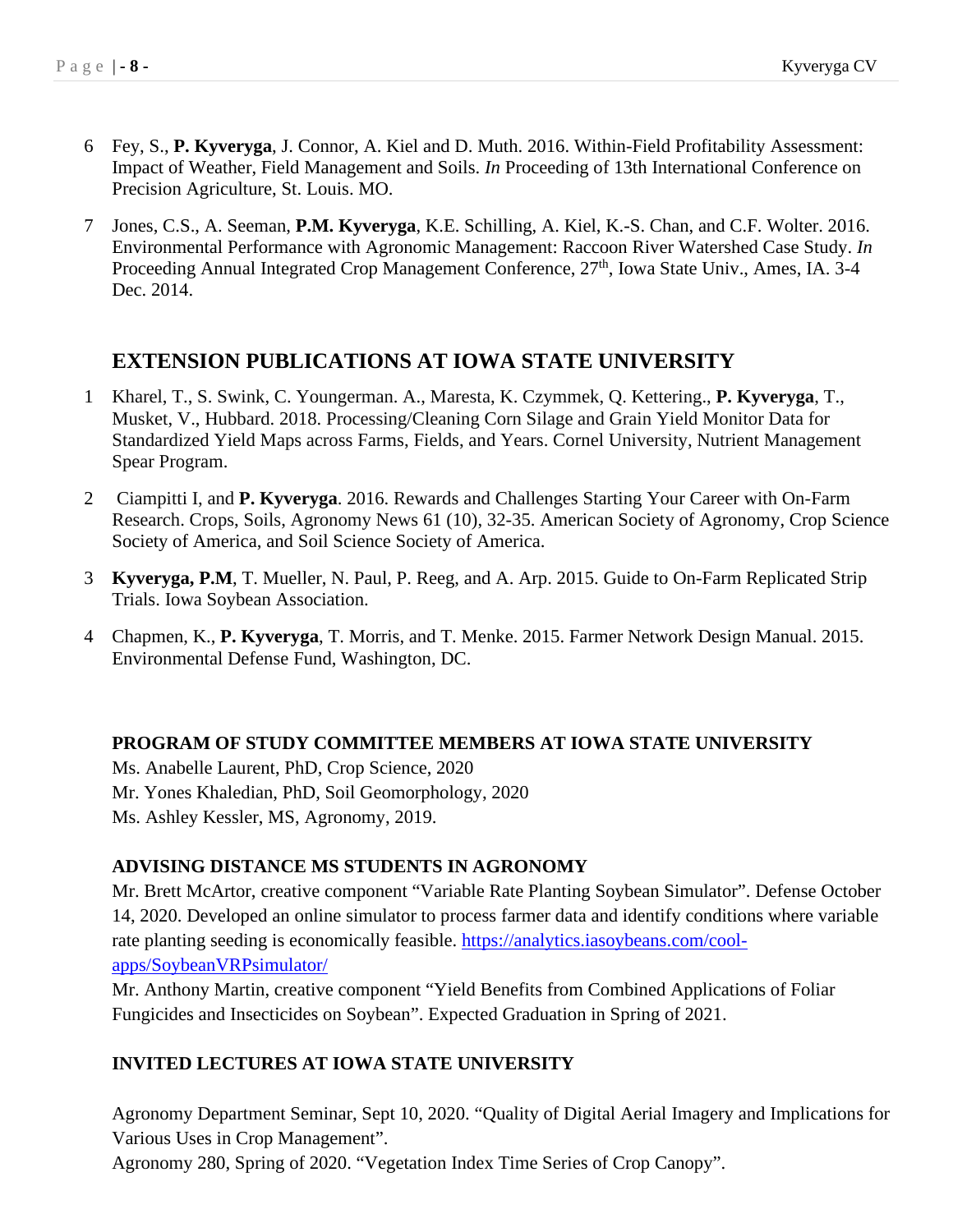Agronomy 557, Soil Plant Relationship, Fall of 2016. "On-Farm Research and Nutrient Management". Department of Plant Pathology, Iowa State University, Summarization and interpretations of results from on-farm studies. Sep 16, 2014.

### **INVITED CONFERENCE SYMPOSIUMS AND LECTURES OUTSIDE IOWA STATE UNIVERSITY**

- 1 **American Society of Agronomy**. MegaSymposium: the New Age of Agriculture Knowledge Transfer. Nelson, S and P. Kyveryga. 2020. Promises and Pitfalls of On-Farm Research. Virtual Annual Meeting.
- 2 **Nitrogen Use Efficiency Conference, University of Missouri**. Kyveryga, P.M. 2019. Challenges of Calibrating and Normalizing Digital Aerial Imagery of Crop Canopy. Nitrogen Use Efficiency Conference, Columbia, MO.
- 3 **American Society of Agronomy**. P. Kyveryga. 2019. Statistical Approaches for Analyzing On-Farm Data: Overview and Examples. In Annual Meeting Abstracts. ASA, CSSA, and SSSA, Madison, WI.
- 4 **FMC Company.** P. Kyveryga. 2017. Replicated On-Farm Strip Trials. July 20, 2017. Annual Meeting of Technical and Research Staff. St. Louis, MO.
- 5 **Minnesota Valley Testing Laboratories**. 2017. P. Kyveryga. Nitrogen Management Expectations and Surprises. Annual Meeting.
- 6 **American Society of Agronomy**. 2016. Kyveryga, P.M. Sorting through multiple predictors in field experiments. Symposium: Multivariate Analysis in Agronomy. In Annual Meeting Abstracts. ASA, CSSA, and SSSA, Madison, WI.
- 7 **HTS Ag Group**. 2016. Kyveryga, P.M. On-Line Nitrogen Risk Assessment Tool. March 2, 2016. Ankeny, IA.
- 8 **Soil Science Society of America.** 2016. Kyveryga, P.M. Normalization and Calibration of Digital Aerial Imagery for Nitrogen Management Assessment. Symposium: Use of Aerial Imagery in Nutrient Management. In Annual Meeting Abstracts. ASA, CSSA, and SSSA, Madison, WI.
- 9 **Alberta Wheat Commission.** 2016. Kyveryga, P.M. From On-Farm Research Data to Agronomic Decisions. Tactical Farming Conference. Feb 10-11. Alberta, Canada.
- 10 **Plant Management Network Webinar.** 2015. Risk and Benefits of Changing Farmers' Common Soybean Seeding Rates. June 12, 2015.
- 11 **University of Minnesota**, **Department of Soil, Water and Climate**. 2014. Kyveryga, P.M. Interpretations of results from on-farm studies. Dec3, 2014. St. Paul. MN.
- 12 **AgriFood and Agriculture Canada.** 2014. Kyveryga, P.M. New Opportunity for Soil and Crop Variability Management. Explaining variability in yield response to nitrogen. April 9, 2014. INRI, Quebec, Canada.
- 13 **Iowa State University and University of Missouri Extension.** 2014. Kyveryga, P.M. Lessons Learned from Iowa On-Farm Studies Testing Manure Nitrogen Variability. Heartland Animal Manure Management Workshop, April 22, 2014. St. Joseph, MO.
- 14 **No-Tillage Magazine.** 2014. Kyveryga, P.M. Benchmarking No-Till Crop's Macro and Micronutrient Status. 22<sup>nd</sup> Annual No-Tillage Conference, Jan 17, 2014. INRI, Spring Field, IL.